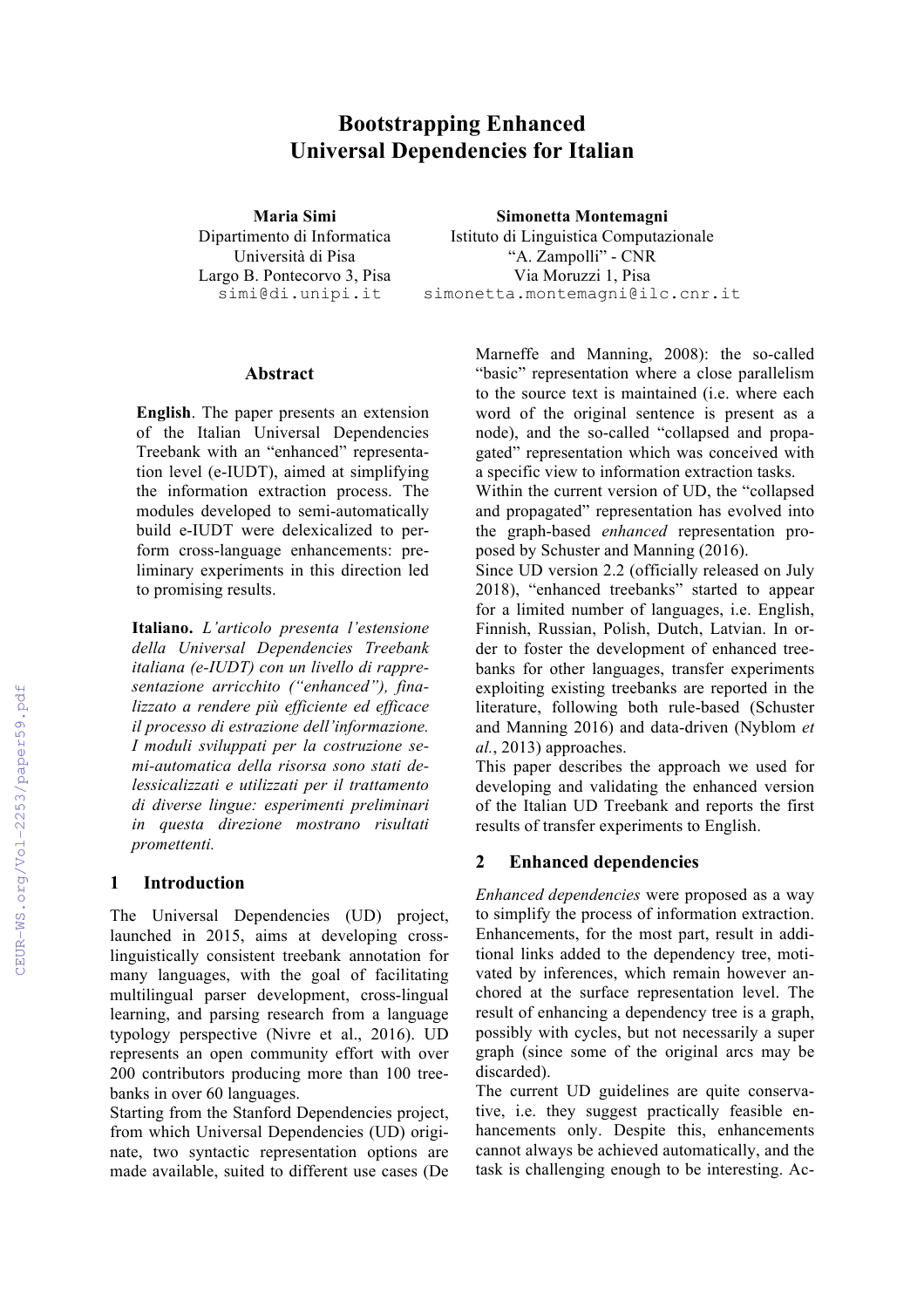cording to the guidelines *enhanced graphs* may contain some or all of the following enhancements, described with particular emphasis on Italian:

- 1. Added subject relations in control and raising constructions;
- 2. Shared heads and dependents in coordination;
- 3. Co-reference in relative clause constructions;
- 4. Modifier specialization by means of case markers;
- 5. Null nodes for elided predicates.

#### **2.1 Added subject relations**

In the case of control and raising constructions, the subject of the subordinated non-finite clause is added. Consider the following examples, with controlled and raised subjects marked in bold:

- 1) Subject control: *La mamma ha promesso a Maria di comprare il pane* 'The **mother** promised Maria to buy the bread'
- 2) Object control: *La mamma ha convinto Maria a comprare il pane* 'The mother convinced **Maria** to buy the bread'
- 3) Oblique control: *La mamma ha chiesto a Maria di comprare il pane* 'The mother asked **Maria** to buy the bread'
- 4) Subject raising: *La mamma sembra apprezzare il pane integrale* 'The **mother** seems to like whole bread'

Figure 1 shows the UD representation of sentence 3), where the added subject relation (marked as nsubj:xsubj) is represented as an "enhanced arc" (in blue).



Figure 1. Enhanced representation of oblique control

Control and raising predicates are superficially very similar, with a main difference: whereas Raising predicates have a 'non-thematic' argument, all arguments of Control predicates are 'thematic'. Such a distinction is neutralized in the enhanced UD representation. In both cases, however, the selection of the controlled/raised argument is lexically-driven.

#### **2.2 Sharing in coordination**

Coordination is another major source of potential enhancements, as information shared among conjuncts is typically attached only to the first conjunct and could be propagated to the other conjuncts, where this is applicable. In propagating information, it is useful to distinguish two cases, according to whether *dependents* of the first conjunct are propagated or the *head* of the first conjunct is propagated instead. Figure 2 shows Italian examples for each case.





Figure 2. a) Dependents propagation b) Head propagation

#### **2.3 Co-reference in relative clauses**

In basic UD, relative pronouns are normally attached to the main predicate of the relative clause, typically as nominal subjects (nsubj) or direct objects ( $obj$ ). In the corresponding *enhanced* graph, the relative pronoun is linked to its antecedent with the ref relation and its dependency to the head of the relative clause is transferred to the antecedent itself, as exemplified in Figure 3 where it can be observed that the resulting enhanced representation contains a cycle.



Figure 3. Relative clauses

#### **2.4 Specialization of relations**

Adding case information to the relation name of non-core dependents serves the purpose of disambiguating their semantic role. This information is expressed in terms of the preposition or the subordinating conjunction introducing noncore dependents. In particular: nmod and obl relation labels, respectively marking nominal and oblique modifiers introduced by prepositions, are augmented with language specific case information; acl and advcl labels, corresponding respectively to noun modifying clauses and adverbial clauses, are augmented with markers introducing them. A similar type of specialization also applies to the conj dependency label linking conjuncts in coordinated structures, which is specialized with respect to the conjunction type (*e*, *o, oppure* …), as identified by the lemma of the cc dependency (i.e. the relation between a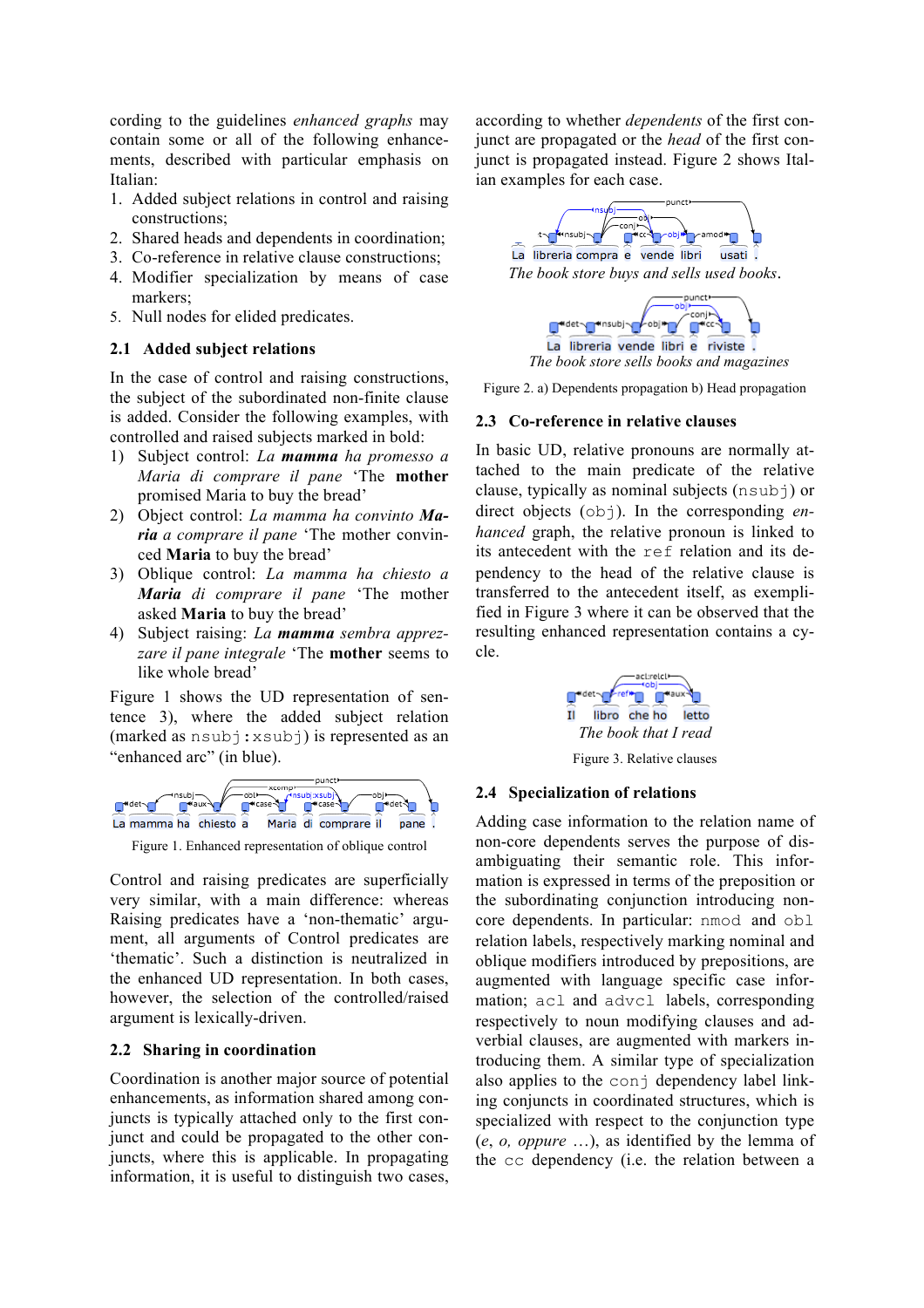conjunct and a preceding coordinating conjunction).



Figure 4. Adding case and mark information to labels

#### **2.5 Null nodes for elided predicates**

Special null nodes are added in clauses to stand for a predicate which is elided; other cases of ellipsis are not being dealt with in the current UD guidelines due to major difficulties in their reconstruction. This type of enhancement occurs when the basic (i.e. pre-enhancement) tree contains an orphan relation which in the enhanced graph is removed and replaced by the reconstructed explicit syntactic structure. A new null node is added in place of the missing predicate and dependencies are redirected. Figure 5 shows an example of predicate elision, along with the enhanced version which introduces a new node (labeled as E6.1) obtained as a copy of the token 'chiamava'.





Figure 5. Null nodes for elided predicates

This is the most problematic among the foreseen UD enhancements, due to several reasons such as: correct insertion points are difficult to anticipate; phraseological verbs and verbs with clitics (either in pronominal form or with clitic complements, see example in Figure 5) would require copying a variable number of tokens (the verb and the object with a shift in gender in the case at hand), which is not always easy to be identified; the appropriate syntactic role of the dependents of the added (i.e. recovered) predicate must be inferred by proper alignment with the dependents of the originally explicit predicate. Moreover, the proposed UD treatment requires a major change in the treebank format with the addition of new tokens with special labeling and numbering. Therefore, the introduction of null nodes calls for an *ad hoc* treatment and introduces a complexity in the processing of the treebank which is not fully justified if the aim is only to address the cases of predicate elision, for the fact that this is

a rare phenomenon in treebanks. Other cases of elision, such as subject elision, are much more meaningful for Italian.

#### **2.6 Open issues**

Besides the standard enhancements foreseen for UD illustrated above, we are currently evaluating cases that could be treated as such for Italian, and could possibly be relevant for other languages as well. These include:

- case information, which could also be added for some core relations such as ccomp. Consider as an example the following sentences: *Non so se verrà domani* 'I don't know whether (he) will come tomorrow' vs *Non so quando arriverà* 'I don't know when (he) will arrive'. Without enhancing the ccomp relation, the semantics of the subordinated clause (conditional vs temporal) remains underspecified;
- null nodes for elided subjects: Italian is a pro-drop language and the omission of explicit subjects occurs quite frequently in actual language usage; according to Bates (1976), the pro-drop rate by adults is 70%. The addition of null nodes for subject ellipsis could significantly enhance the syntactic representation with a view to information extraction tasks.

The typology of representation enhancements could also be further extended to neutralize diathesis alternations, as proposed by Candito *et al.* (2017) for French. In what follows, we focus on the standard UD enhancements, excluding the treatment of predicate elision for which more careful investigation and detailed guidelines are required.

| ExtraSubjOf=id          | token <i>id</i> is head of a |
|-------------------------|------------------------------|
| $RefOf = id$            | new arc to be added          |
| PropagateDepTo=id       | to current token             |
| PropagateHeadWith=label | <i>label</i> is the string   |
| CaseSpec=label          | suggested to propa-          |
| MarkSpec=label          | gate or to specialize a      |
| CcSpec=label            | relation                     |

Table 1. Guessing step: additional annotations

# **3 Developing an enhanced UD gold treebank for Italian**

UD enhanced representation cannot be generated through a completely automatic process: this is a task that entails a global vision of the tree to be completed and often requires additional linguistic knowledge concerning e.g. raising/control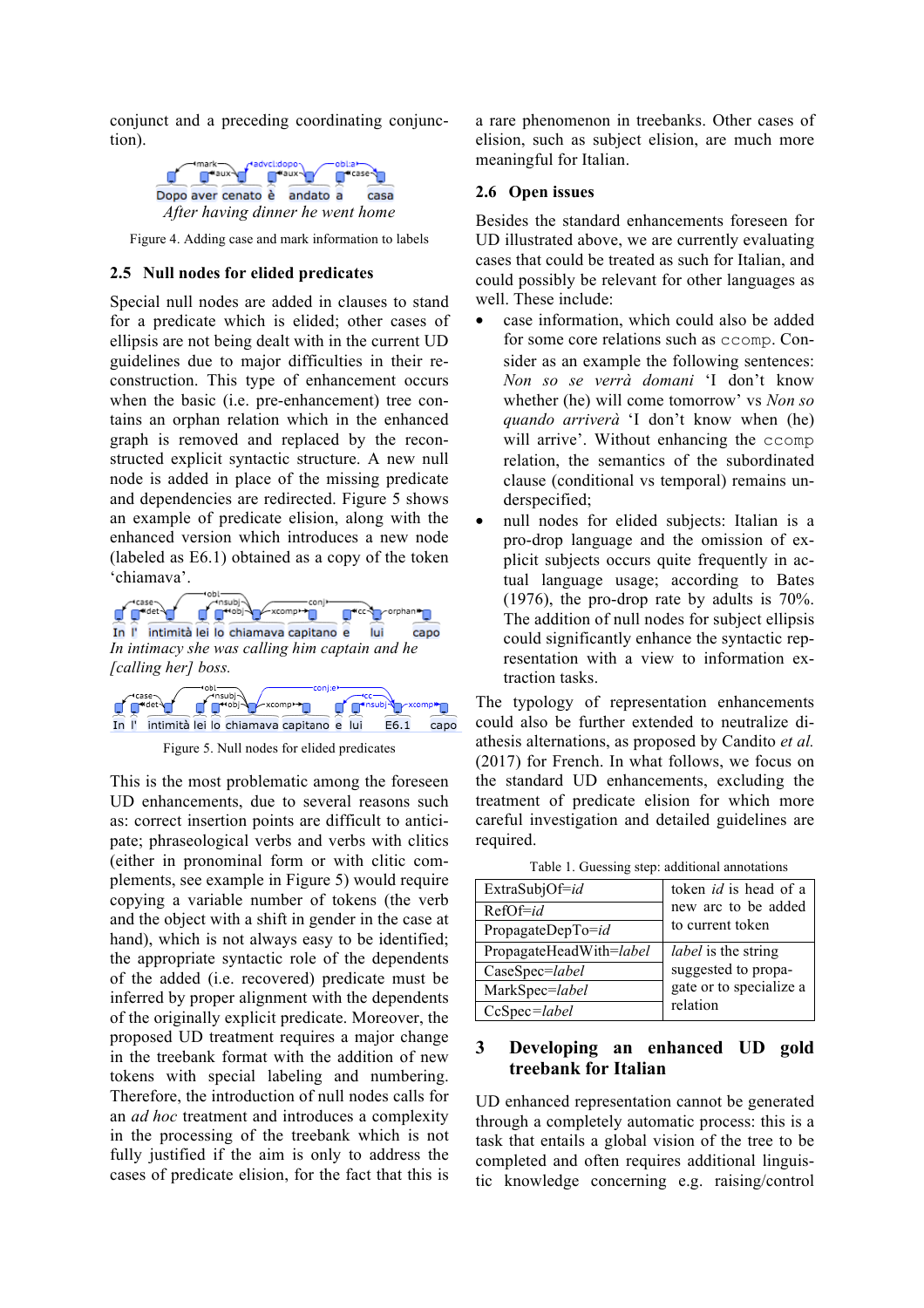properties and/or selectional preferences of predicates. To build the enhanced Italian UD Treebank (henceforth, e-IUDT), we followed a threestep approach, articulated as follows:

- 1. *Guessing*: by making use of heuristics, a script suggests target nodes whose representation might be enhanced, e.g. the best extra subject candidate(s) in raising/control constructions, or the heads/dependents to be propagated in coordinated constructions. During this step, additional annotations are produced in the representation of involved tokens. For example, the annotation ExtraSubjOf =  $j$  added to token  $i$  is an indication that *i* is an additional subject headed by *j.* In other cases, the additional annotation indicates a label to be used for specializing a given relation or whether a conjunct should be propagated. Table 1 summarizes the additional annotations used;
- 2. *Revising*: the human annotator is called to validate the proposed changes, automatically generated during the previous step;
- 3. *Enhancing*: validated additional annotations are used to automatically generate the enhanced UD representation. Enhancements are not limited to retyping or addition of dependencies; in some cases, they involve the reshaping of the dependency graph, and for this reason an automatic transformation reduces the chances of occasional errors.

The heuristics behind the guessing step make use of lexical resources extracted from the corpus itself: this is the case, for example, of lexical information on raising/control properties of predicates, guiding the identification of extra-subject candidates.

Following the three-step strategy sketched above, we built a gold standard e-IUDT resource on top of the development data set of the Italian UD treebank (Release 2.2), constituted by 11,908 tokens. In Table 2, the first two columns (headed by "IT DEV (GOLD)") summarize the enhancements contained in the developed resource, which involve 21,75% of the words. Most of them are represented by the specialization of modifiers and conjoining relations, immediately followed by head propagation, relative clauses and extra-subjects. Interestingly enough, it can be noticed that the distribution of enhancements remains quite similar across different subsets of the same language (e.g. the development vs test sets for Italian), whether manually revised (dev) or not (test), or for another language, English.

# **4 A language-independent rule-based UD enhancer**

Different cross-lingual techniques have been developed for adding enhanced dependencies to existing UD treebanks, both rule-based (Schuster and Manning 2016) and data-driven (Nyblom *et al.*, 2013). The modularity of the approach proposed for e-IUDT construction created the prerequisites for reusing some of these components for implementing an UD enhancing module. In what follows, we report preliminary results achieved by transforming the heuristics of the *Guessing* module into language-independent ones. Instead of using language-specific lexical information on raising/control properties of verbs for identifying extra-subject candidates, following the general UD strategy we used the heuristic according to which the controlled / raised subject of the embedded clause follows the obliqueness hierarchy, i.e. it is the object of the next higher clause, if there is one, or else its subject. Such a strategy was extended to foresee also oblique complements as controlled / raised subjects. The output of the *Guessing* module is directly passed to the *Enhancing* component. In order to test effectiveness and generality of the approach we tested the rule-based language-independent enhancer on the Italian and English development sets, both available as gold datasets.

Table 2. Enhanced relations

|                       | IT DEV (GOLD) |        | <b>IT TEST</b><br>(SILVER) |        | <b>EN DEV</b><br>(GOLD) |          | <b>ENTEST</b><br>(GOLD) |          |
|-----------------------|---------------|--------|----------------------------|--------|-------------------------|----------|-------------------------|----------|
|                       |               |        |                            |        |                         |          |                         |          |
| words                 | 11.908        |        | 10.417                     |        | 25.150                  |          | 17.658                  |          |
| enhancements          | 2.590         | 21,75% | 2.275                      | 21,84% | 4.255                   | 16,92%   | 3.595                   | 20,36%   |
| xsubj                 | 69            | 2,66%  | 69                         | 3,03%  | 342                     | 8.04%    | 251                     | 6,98%    |
| ref                   | 127           | 4,90%  | 210                        | 9,23%  | 111                     | $2,61\%$ | 274                     | $7,62\%$ |
| conj specializations  | 322           | 12,4%  | 266                        | 11,7%  | 810                     | 19,03%   | 532                     | 14,80%   |
| dep propagation*      | 45            | 1,7%   | 36                         | 1,6%   | 165                     | 3,9%     | 103                     | 2,87%    |
| head propagation*     | 250           | 9,7%   | 230                        | 10,1%  | 478                     | $11,2\%$ | 413                     | 11,49%   |
| other specializations | 1.777         | 68,6%  | 1.464                      | 64,4%  | 2.349                   | 55%      | 2.022                   | 56,24%   |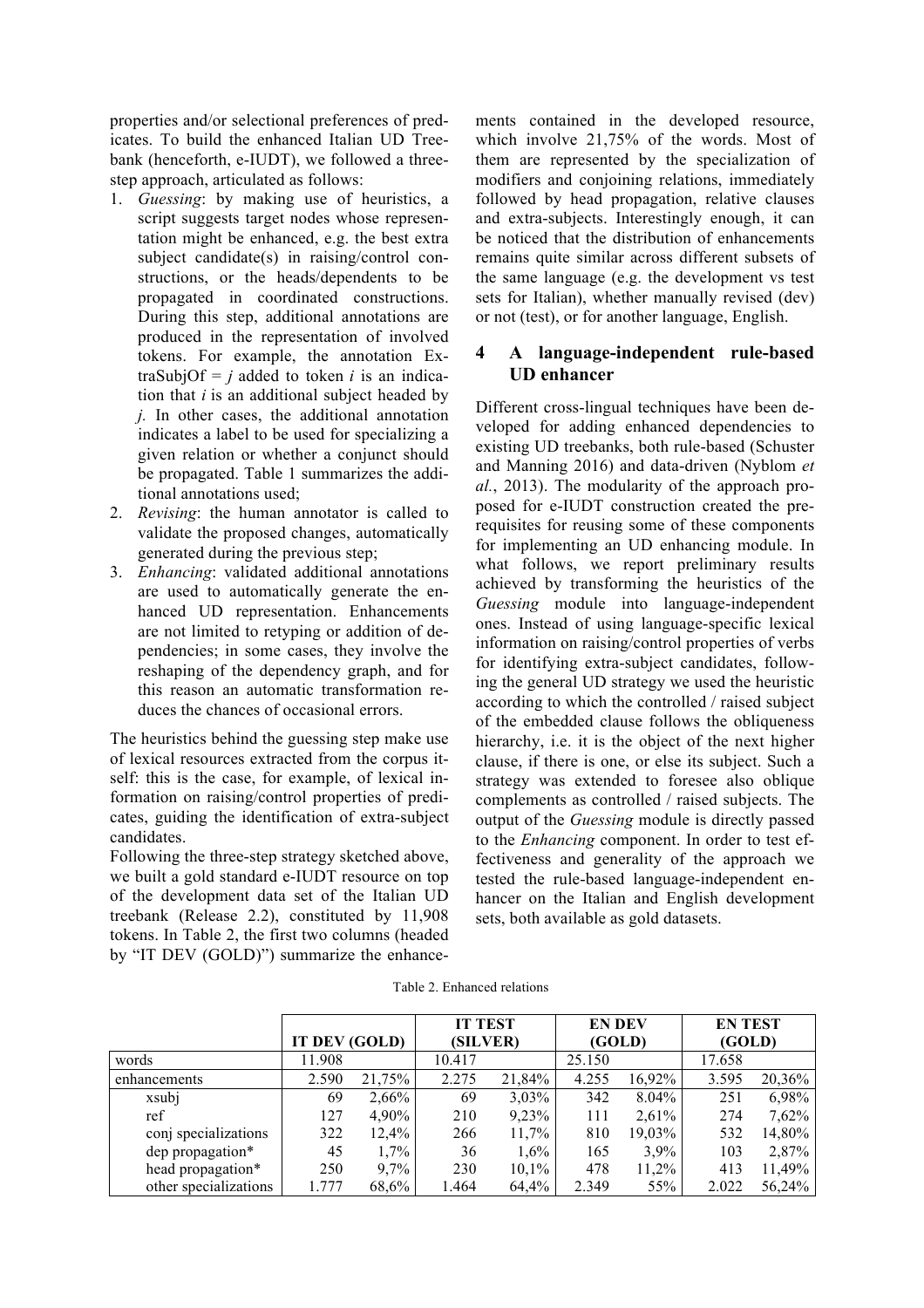For evaluation, we used an adaptation of the evaluation script used in the evaluation campaign EVALITA 2014 (Bosco *et al.*, 2014), which is based on a set of relations extracted from the enhanced graph and for each of them computes *Precision*, *Recall* and *F1*. The evaluation focused on enhanced relations, thus allowing to analyze the complexity of the task. Table 3 reports the results achieved with the following gold data sets: **IT-dev**, the development dataset from UD-ISDT 2.2, enhanced as described above; **EN-dev** and **EN-test**, the development and test English datasets from UD-EWT 2.2.

Table 3. Precision, recall and F1 for enhanced relations

|         |      | <b>UAS</b> |      | LAS  |      |      |  |
|---------|------|------------|------|------|------|------|--|
|         | P    | R          | F1   | P    | R    | F1   |  |
| IT-dev  | 99,7 | 99.8       | 99.8 | 99,5 | 99,6 | 99,6 |  |
| EN-dev  | 98,2 | 99.3       | 98,8 | 96,2 | 97.2 | 96,7 |  |
| EN-test | 99,2 | 99,0       | 99,0 | 97,8 | 97.6 | 97.6 |  |

Table 4. Recall and Precision for enhancement type

|             | IT-dev |       | EN-dev |      | EN-test  |      |  |
|-------------|--------|-------|--------|------|----------|------|--|
|             | R      | D     | R      | p    | R        | P    |  |
| xsubj       | 92,7   | 98,4  | 100,0  | 99.4 | 99,6     | 99,0 |  |
| ref         | 100,0  | 100,0 | 99,1   | 86,6 | 99,3     | 94,4 |  |
| conj spec   | 99.7   | 100.0 | 98,2   | 94.9 | 97.<br>9 | 97,6 |  |
| other specs | 99.9   | 100.0 | 97,0   | 96,7 | 98,2     | 98.  |  |
| propagation | 97,8   | 95,7  | 97.    | 97.3 | 95,5     | 98.  |  |

For Italian, despite the de-lexicalization of the Guessing module, UAS and LAS results are quite high. Results are very high also when enhancement is carried out against different sets of the English UD Treebank. A qualitative error analysis was also performed. Table 4 details recall and precision achieved for the different types of enhancements, for both Italian and English.

The main sources of errors turned out to be:

- the identification of extra-subjects, performed on the basis of heuristics rather than lexical information. This is particularly true for Italian, for both P and R;
- the specialization of relations with case markers, which turned out to be particularly problematic for multi-word markers. This can be observed mainly for English, for which a different strategy is followed in their representation;
- dependent propagation in coordinated constructions, which is not always easy for both languages. For Italian, the interference with pro-drop subjects should also be considered;
- other problematic cases include nonhomogenous conjuncts for which the propa-

gation of dependents or heads cannot always be easily carried out.

An example follows where, without lexical information, the identification of extra subjects fails. Consider the sentence *I carri armati … andavano a Budapest … a spegnere i fuochi* 'The tanks ... went to Budapest ... to extinguish the fires'. In UD, the obl relation covers both lexically realized indirect objects and other oblique complements: however, without distinguishing between the two it is impossible to recover the extra subject of the infinitive clause. A suggestion could be to introduce a specialization of the obl relation for identifying indirect objects.

Dependency specialization turned out to be a challenging conversion case when applied to the English UD treebank: problems encountered were somehow unexpected, being mostly due to a different strategy for annotating multi-word case markers, not always compliant with the general UD annotation guidelines. This explains the lower results reported in Table 3 for English with respect to Italian.

## **5 Conclusions**

We extended the Italian UD Treebank with an enhanced representation level: Italian is now among the few languages within UD with a gold enhanced Treebank which will be part of Release v2.3. The modules used to semi-automatically build e-IUDT were delexicalized to carry out cross-language enhancements: preliminary results for both Italian and English are promising. The contribution also includes better and more detailed specifications to the constantly inprogress guidelines. Current developments include: from a mono-lingual perspective, extension of the typology of enhancements; from the multi-lingual perspective, testing and extending the enhancement component successfully used with English for other languages.

### **References**

- Bates Elisabeth. 1976. *Language and context: The acquisition of pragmatics*. New York, NY: Academic Press.
- Cristina Bosco, Vincenzo Lombardo, Leonardo Lesmo, Daniela Vassallo. 2000. Building a treebank for Italian: a data-driven annotation schema. In Proceedings of LREC 2000, Athens, Greece.
- Cristina Bosco, Simonetta Montemagni, Maria Simi. 2012. Harmonization and Merging of two Italian